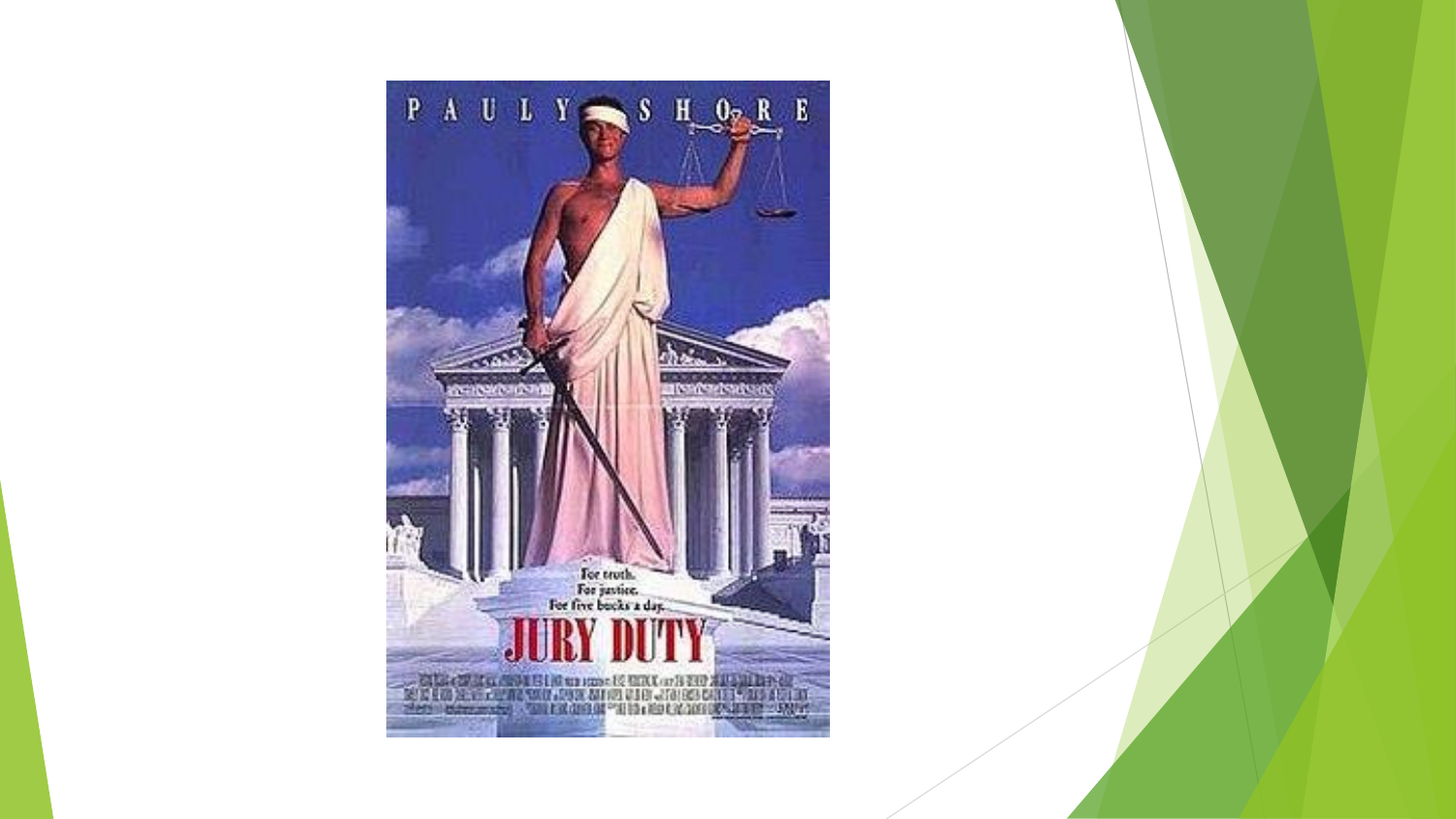# BILL C-75: Peremptory Challenges

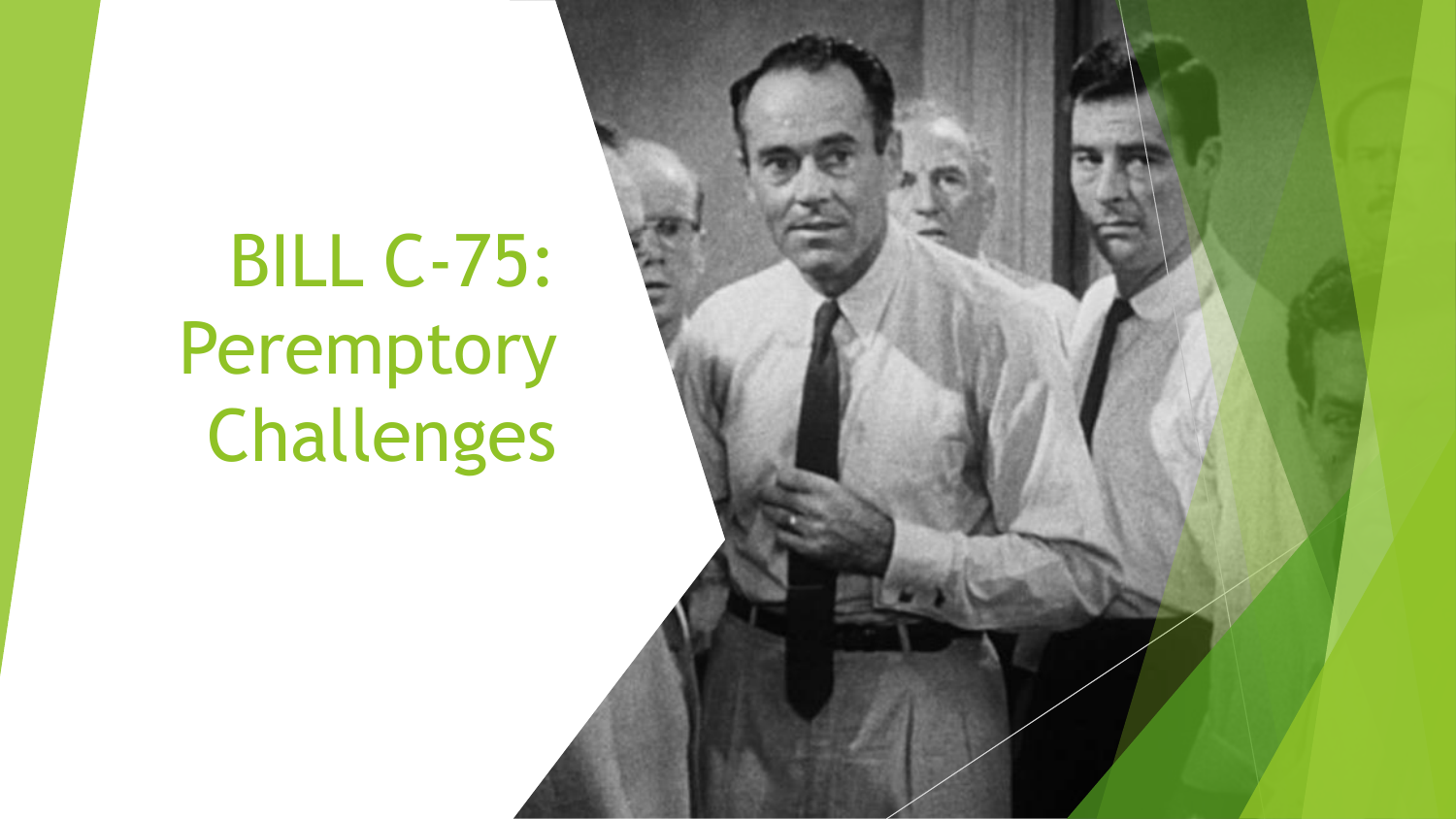#### Role of Jury in Canadian Court System

*Canadian Charter of Rights and Freedoms -* Section 11(f):

"Any person charged with an offence has the right […] except in the case of an offence under military law tried before a military tribunal, to the benefit of trial by jury where the maximum punishment for the offence is imprisonment for five years or a more severe punishment"

"The jury, through its collective decision making, is an excellent fact finder; due to its representative character, it acts as the conscience of the community; the jury can act as the final bulwark against oppressive laws or their enforcement; it provides a means whereby the public increases its knowledge of the criminal justice system and it increases, through the involvement of the public, societal trust in the system as a whole."

- L'Heureux-Dubé J. *R v Sherratt*, [1991] SCR 509 at para 30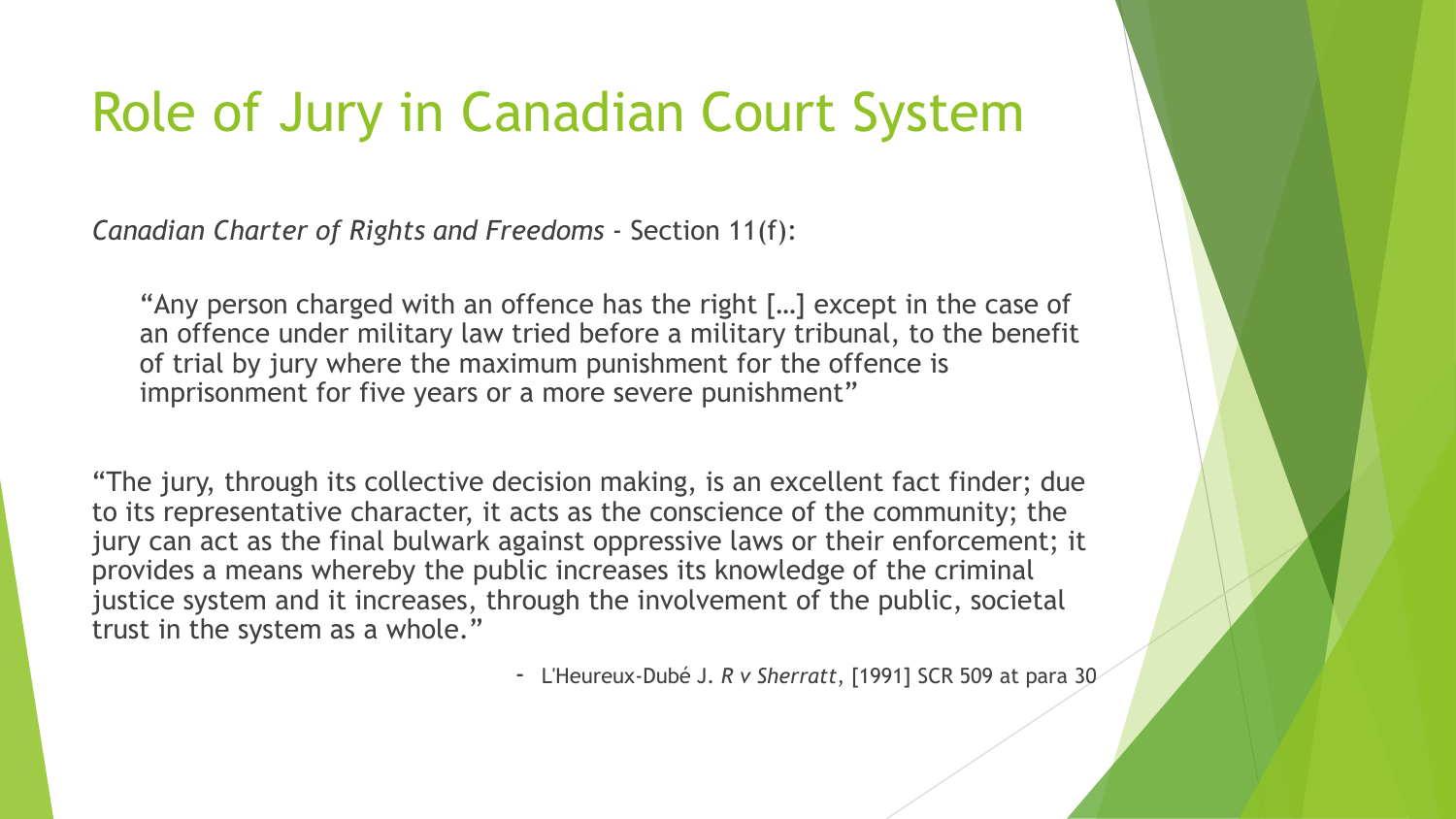# Jury Selection, Pre C-75

- Jury array selected from citizens within a jurisdiction according to the *Jury*  Act taken from list of electors, telephone directories, Henderson Directories, or "any other source the sheriff considers appropriate"
	- $\blacktriangleright$  People with a criminal record not
- Juries members assembled are excused for a variety of reasons by the judge
- After this, Crown or accused can dismiss juries in one of two ways:
	- **Challenge for Cause**
	- **Peremptory Challenge**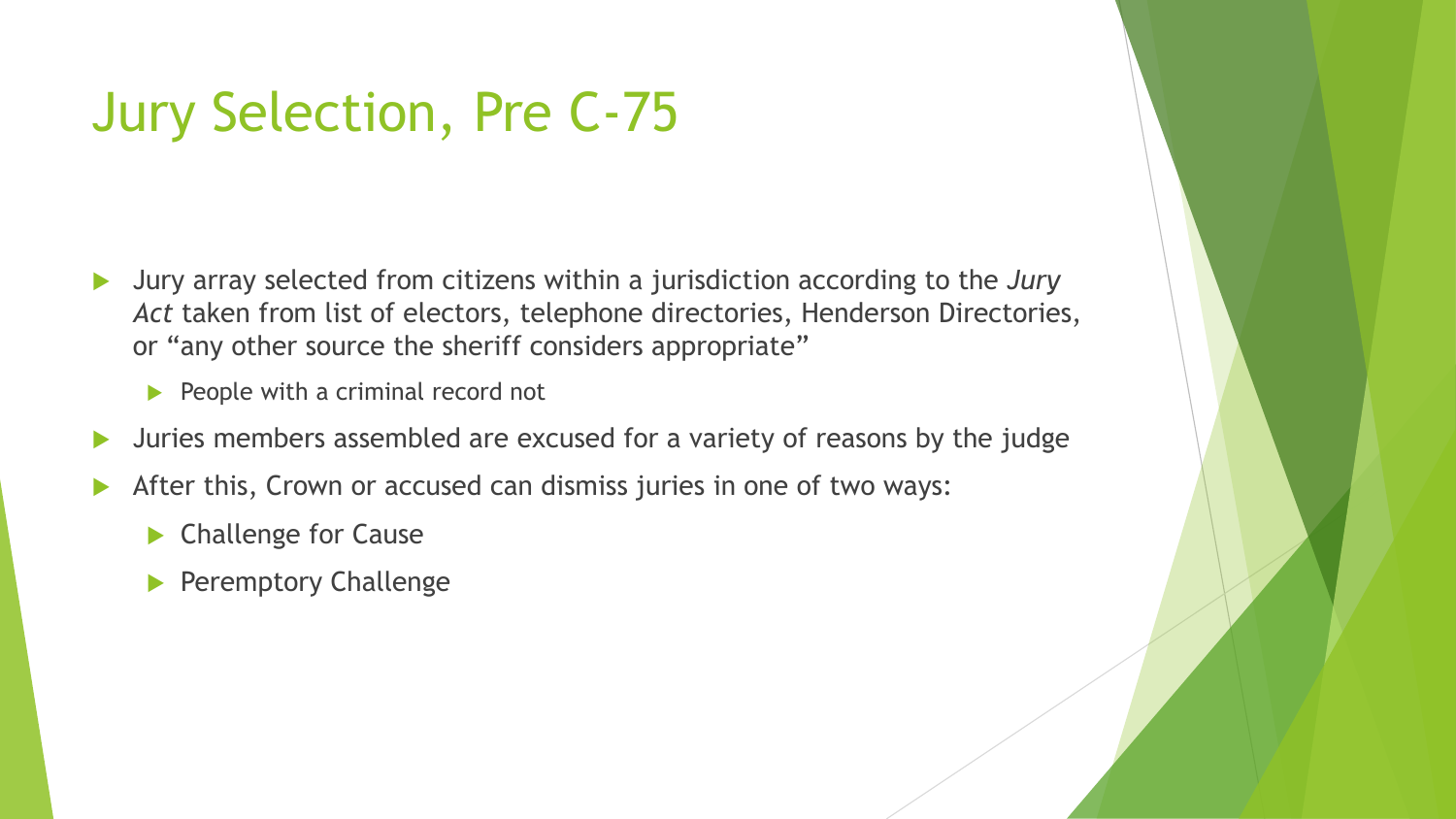## Peremptory Challenges Pre C-75

- *Criminal Code* s 635
- **Order of challenges**
- **635 (1)** The accused shall be called on before the prosecutor is called on to declare whether the accused challenges the first juror, for cause or peremptorily, and thereafter the prosecutor and the accused shall be called on alternately, in respect of each of the remaining jurors, to first make such a declaration.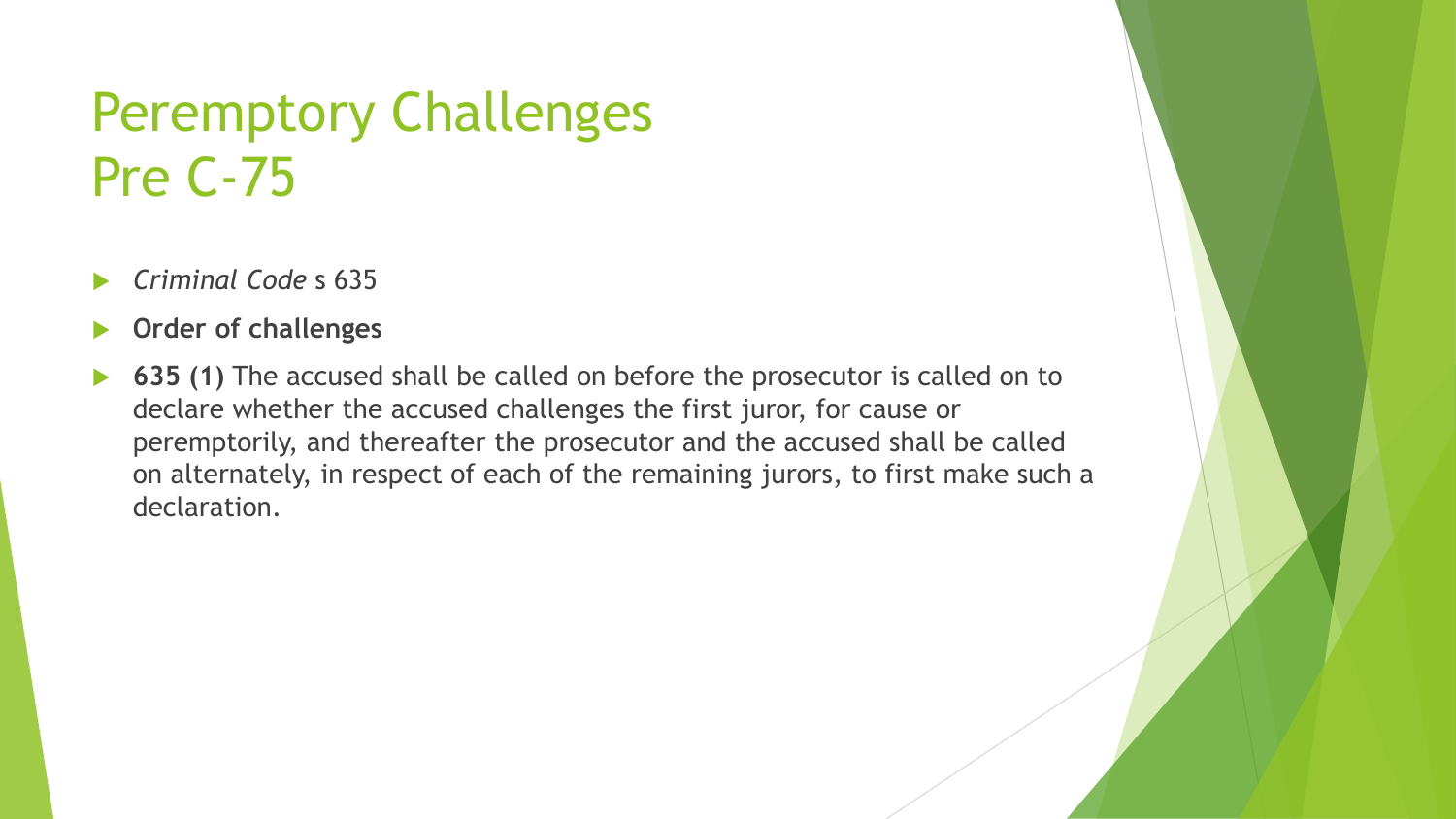# Peremptory Challenges Pre C-75

- *Criminal Code* s 634
- **Peremptory challenges**
- **634 (1)** A juror may be challenged peremptorily whether or not the juror has been challenged for cause pursuant to [section 638.](https://www.canlii.org/en/ca/laws/stat/rsc-1985-c-c-46/latest/rsc-1985-c-c-46.html?autocompleteStr=criminal &autocompletePos=1#sec638_smooth)
- **Maximum number**
- **(2)** Subject to subsections (2.1) to (4), the prosecutor and the accused are each entitled to
	- **(a)** twenty peremptory challenges, where the accused is charged with high treason or first degree murder;
	- **(b)** twelve peremptory challenges, where the accused is charged with an offence, other than an offence mentioned in paragraph (a), for which the accused may be sentenced to imprisonment for a term exceeding five years; or
	- **(c)** four peremptory challenges, where the accused is charged with an offence that is not referred to in paragraph (a) or (b).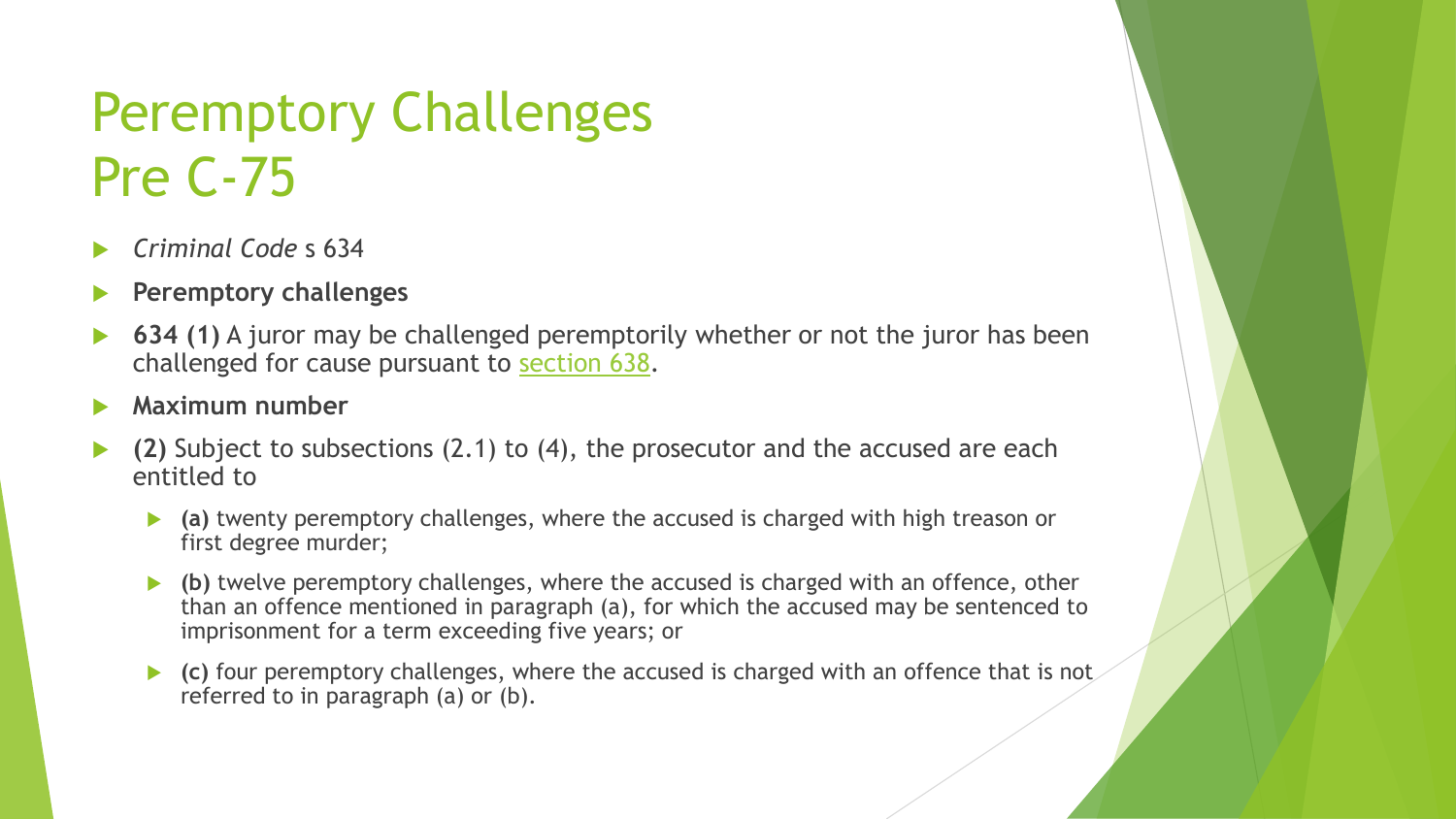#### Gerald Stanley Trial



As each indigenous juror was challenged, there was a deepening feeling of hopelessness […] I walked away from this case believing that peremptory challenges are not in the interests of justice, and indeed borders on state-sanctioned discrimination.

- Chris Murphy

lawyer for family of Colten Boushie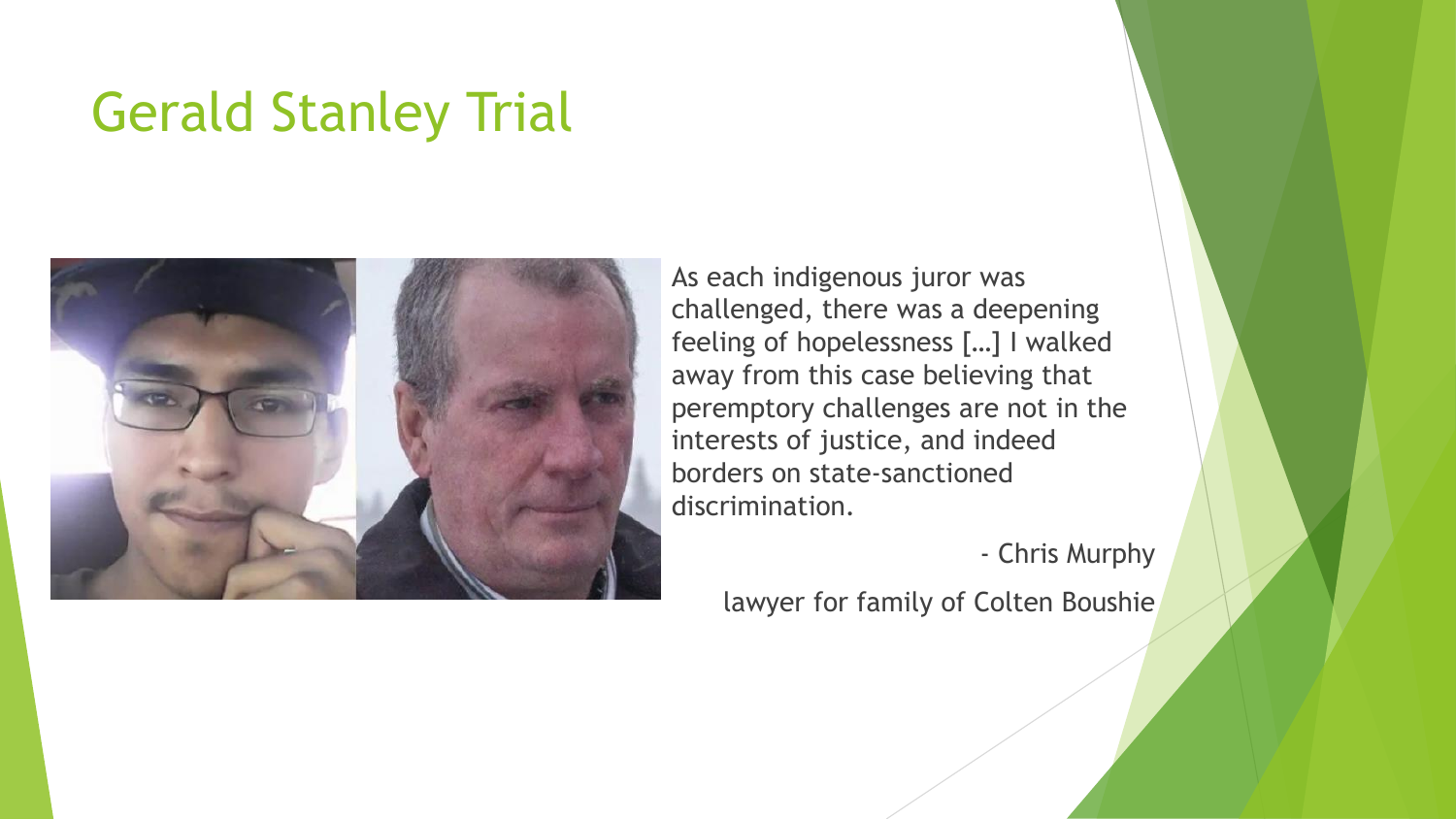### Trial of Gerald Stanley: Reaction

Indigenous - Opinion

Canadian justice system needs overhaul in light of **Gerald Stanley verdict** 'Knee-jerk reaction': Lawyers worried about proposed changes to trial system in wake of **Gerald Stanley trial** 

# 'It could have been me': Some farmers say they are easy targets, donate to Gerald Stanley fund

'We have a problem here. It's not a race problem. It's a criminal problem'

Canadians divided on Gerald Stanley verdict: poll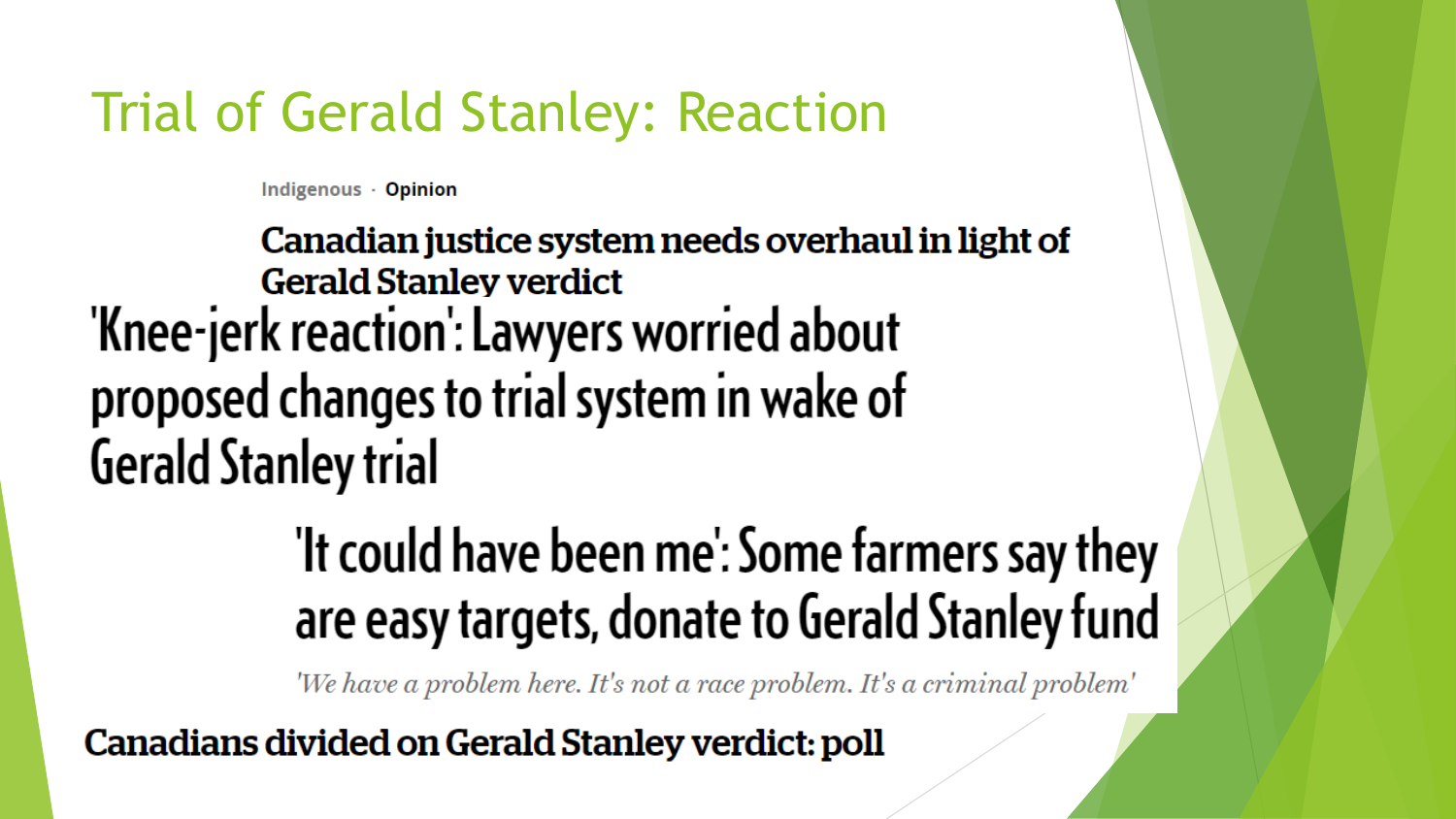## Bill C-75

#### *Bill C-75* Summary (c):

**(c)** abolish peremptory challenges of jurors, modify the process of challenging a juror for cause so that a judge makes the determination of whether a ground of challenge is true, and allow a judge to direct that a juror stand by for reasons of maintaining public confidence in the administration of justice;

"[Bill C-75] will help reduce over-representation of indigenous people and marginalized people in the criminal justice system. It will make our juries more representative of the communities they serve and they will make the criminal justice system fairer, more efficient and effective"

- Jody Wilson-Raybold, March 28, 2018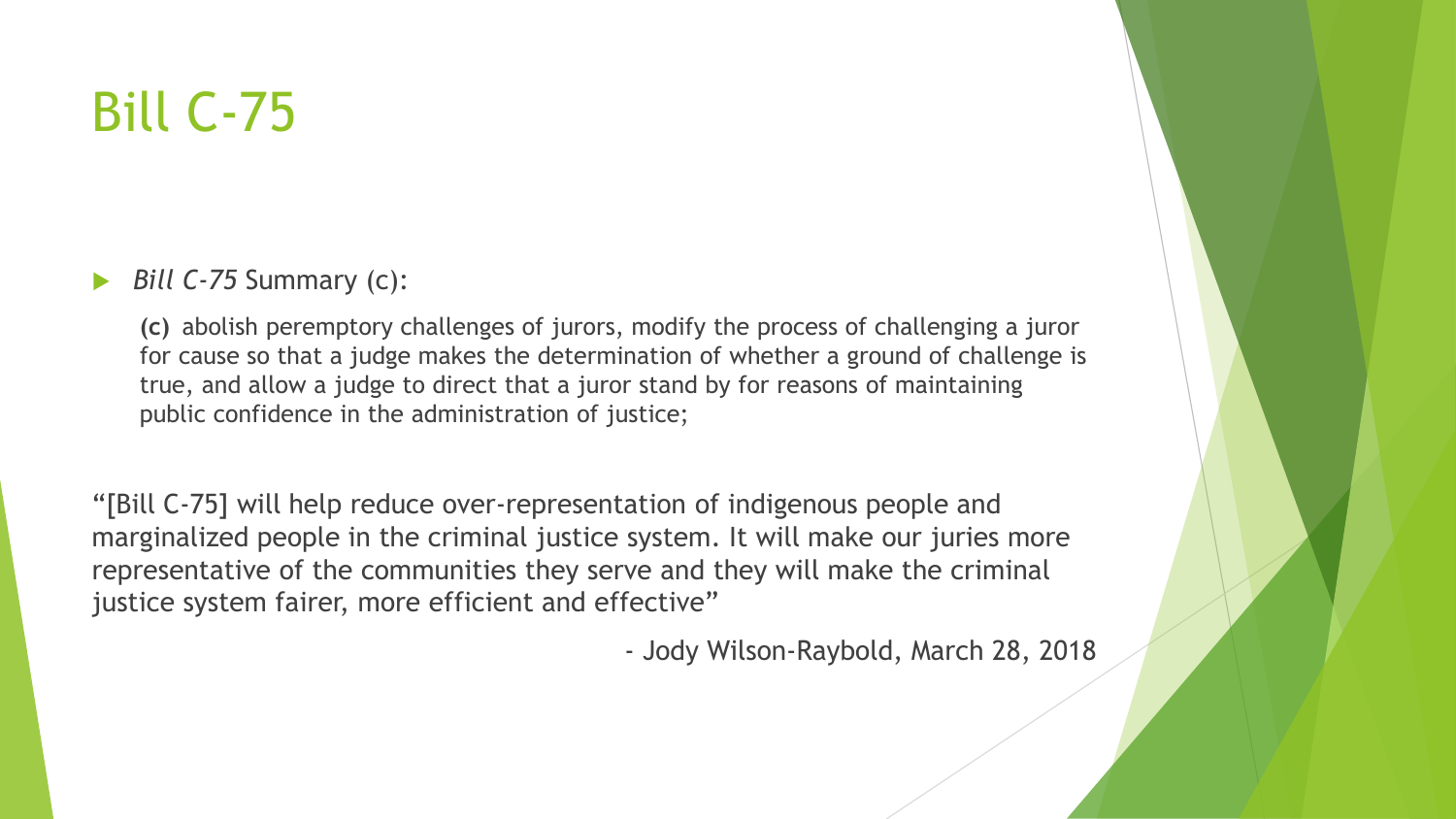# Peremptory Challenges: Advantages to Accused

- For the most part, Peremptory Challenges give advantages to accused people:
	- ▶ Can attempt to get a more representative jury for an accused of a visible minority
	- Can rule out disinterested or overtly hostile parties
	- Can ensure that those who do not take the court system seriously do not participate in a finding of guilt
	- Attempts to ensure a jury that is more in tune with a set of circumstances and common experiences to an accused person and population of the community
- Courts have long ruled there is no right to a perfectly representative jury:
	- *R v Biddle*, [1995] 1 SCR 761 hold that, so long as the jury array is conducted adequately the juries must not be strictly representative of the population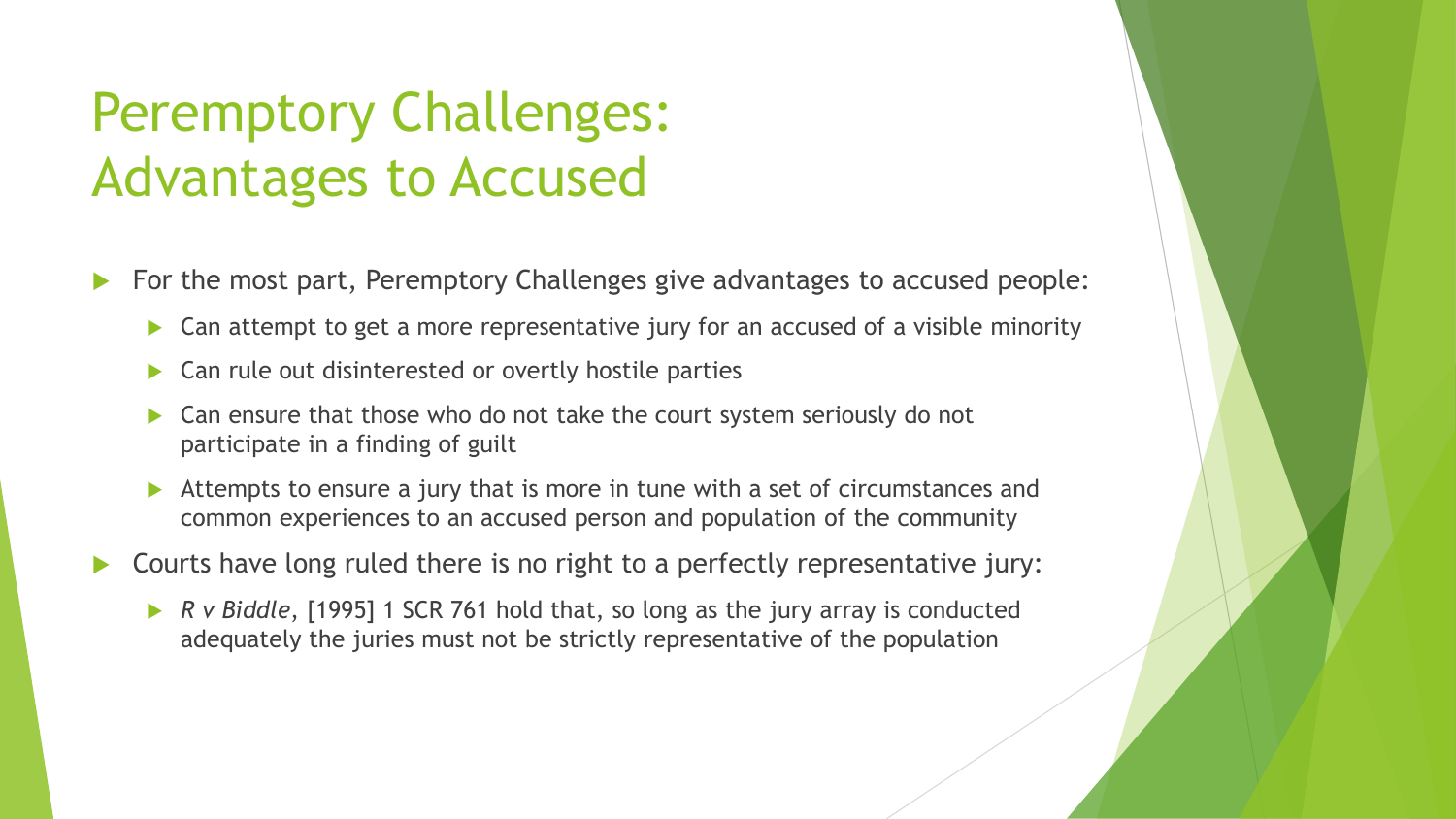# Peremptory Challenges: Reaction to Bill C-75

It serves as a limited and quick means for Crown and defence lawyers alike to dismiss jurors who they suspect may be unsuitable. These suspicions might be based upon subtle visual cues such as frowning or smirking, or perhaps a juror expressed no interest in serving but was denied a hardship exemption.

[…]

Ironically, it is Indigenous members of our society who disproportionately find themselves standing in a prisoner's dock before a room full of white potential jurors, with few if any Indigenous people in sight. It is a common experience for defence lawyers in this situation to challenge as many non-Indigenous members of the jury pool as possible in the usually futile hope of securing even one Indigenous juror to "even the deck."

- Kelly Dawson, former CTLA president

"Should Jury Selection Be Changed?" December 1, 2018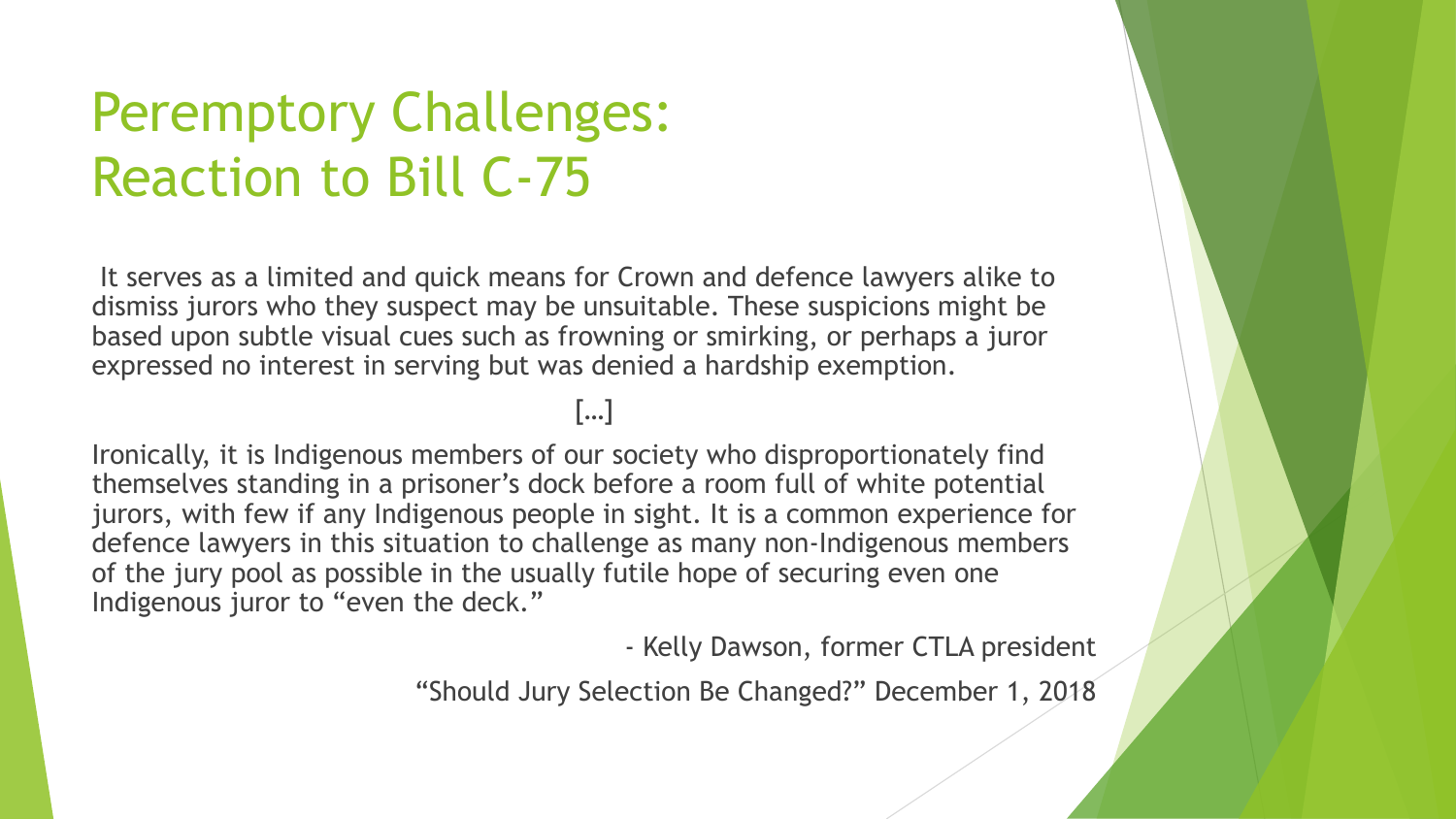# Challenge for Cause: Pre C-75

- **638 (1)** A prosecutor or an accused is entitled to any number of challenges on the ground that
	- **(a)** the name of a juror does not appear on the panel, but no misnomer or misdescription is a ground of challenge where it appears to the court that the description given on the panel sufficiently designates the person referred to;
	- **(b) a juror is not indifferent between the Queen and the accused;**
	- **(c)** a juror has been convicted of an offence for which he was sentenced to death or to a term of imprisonment exceeding twelve months;
	- **(d)** a juror is an alien;
	- **(e)** a juror, even with the aid of technical, personal, interpretative or other support services provided to the juror under [section 627](https://www.canlii.org/en/ca/laws/stat/rsc-1985-c-c-46/latest/rsc-1985-c-c-46.html?autocompleteStr=criminal &autocompletePos=1#sec627_smooth), is physically unable to perform properly the duties of a juror; or
	- **(f)** a juror does not speak the official language of Canada that is the language of the accused or the official language of Canada in which the accused can best give testimony or both official languages of Canada, where the accused is required by reason of an order under [section 530](https://www.canlii.org/en/ca/laws/stat/rsc-1985-c-c-46/latest/rsc-1985-c-c-46.html?autocompleteStr=criminal &autocompletePos=1#sec530_smooth) to be tried before a judge and jury who speak the official language of Canada that is the language of the accused or the official language of Canada in which the accused can best give testimony or who speak both official languages of Canada, as the case may be.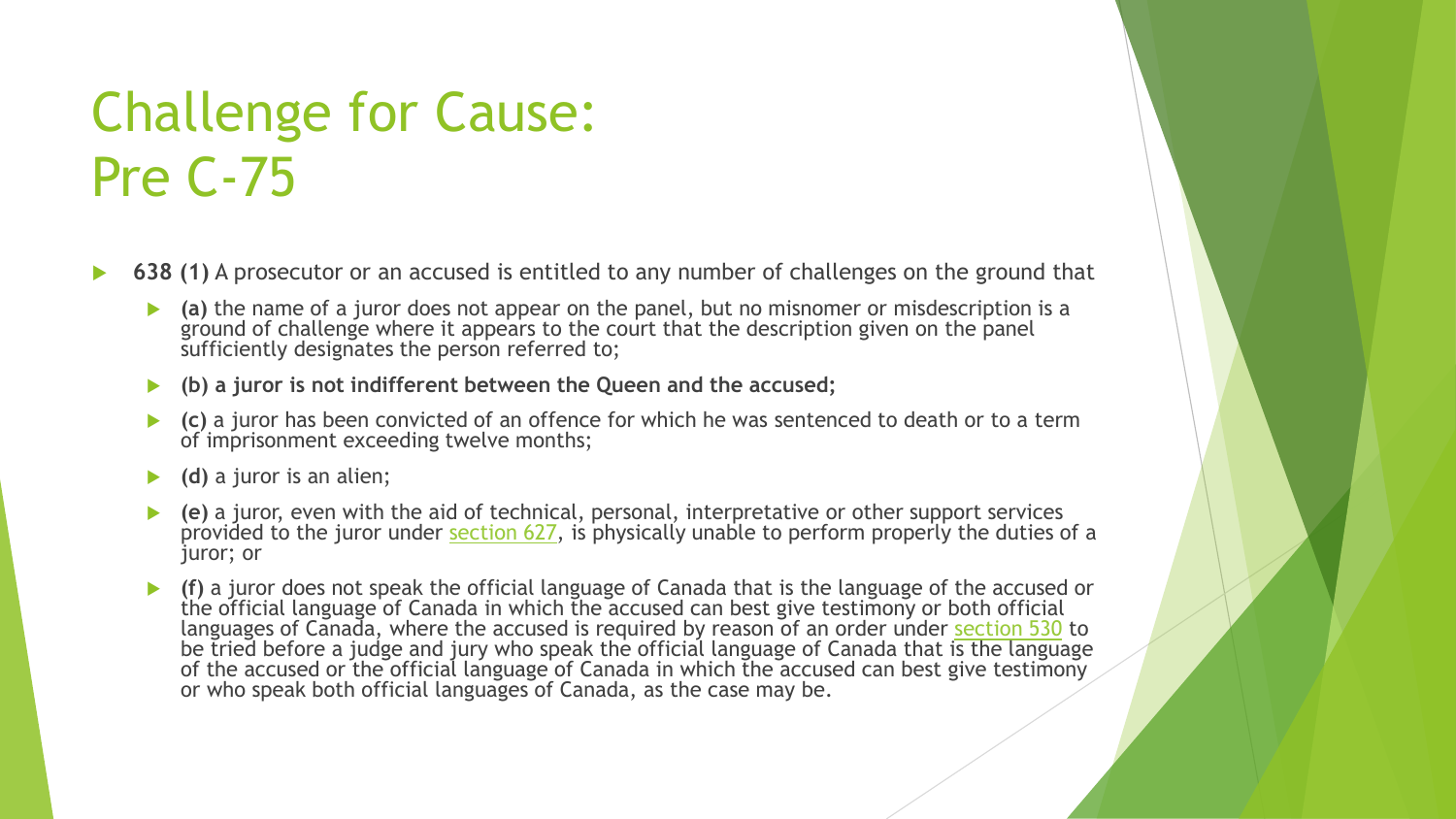# Challenge for Cause: Bill C-75

- **638 (1)** A prosecutor or an accused is entitled to any number of challenges on the ground that
	- **(a)** the name of a juror does not appear on the panel, but no misnomer or misdescription is a ground of challenge where it appears to the court that the description given on the panel sufficiently designates the person referred to;
	- **(b)** a juror is not impartial;
	- **(c)** a juror has been convicted of an offence for which they were sentenced to a term of imprisonment of two years or more and for which no pardon or record suspension is in effect;
	- **(d)** a juror is not a Canadian citizen;
	- **(e)** a juror, even with the aid of technical, personal, interpretative or other support services provided to the juror under [section 627](https://www.canlii.org/en/ca/laws/stat/rsc-1985-c-c-46/latest/rsc-1985-c-c-46.html?autocompleteStr=criminal &autocompletePos=1#sec627_smooth), is physically unable to perform properly the duties of a juror; or
	- **(f)** a juror does not speak the official language of Canada that is the language of the accused or the official language of Canada in which the accused can best give testimony or both official languages of Canada, where the accused is required by reason of an order under [section 530](https://www.canlii.org/en/ca/laws/stat/rsc-1985-c-c-46/latest/rsc-1985-c-c-46.html?autocompleteStr=criminal &autocompletePos=1#sec530_smooth) to be tried before a judge and jury who speak the official language of Canada that is the language of the accused or the official language of Canada in which the accused can best give testimony or who speak both official languages of Canada, as the case may be.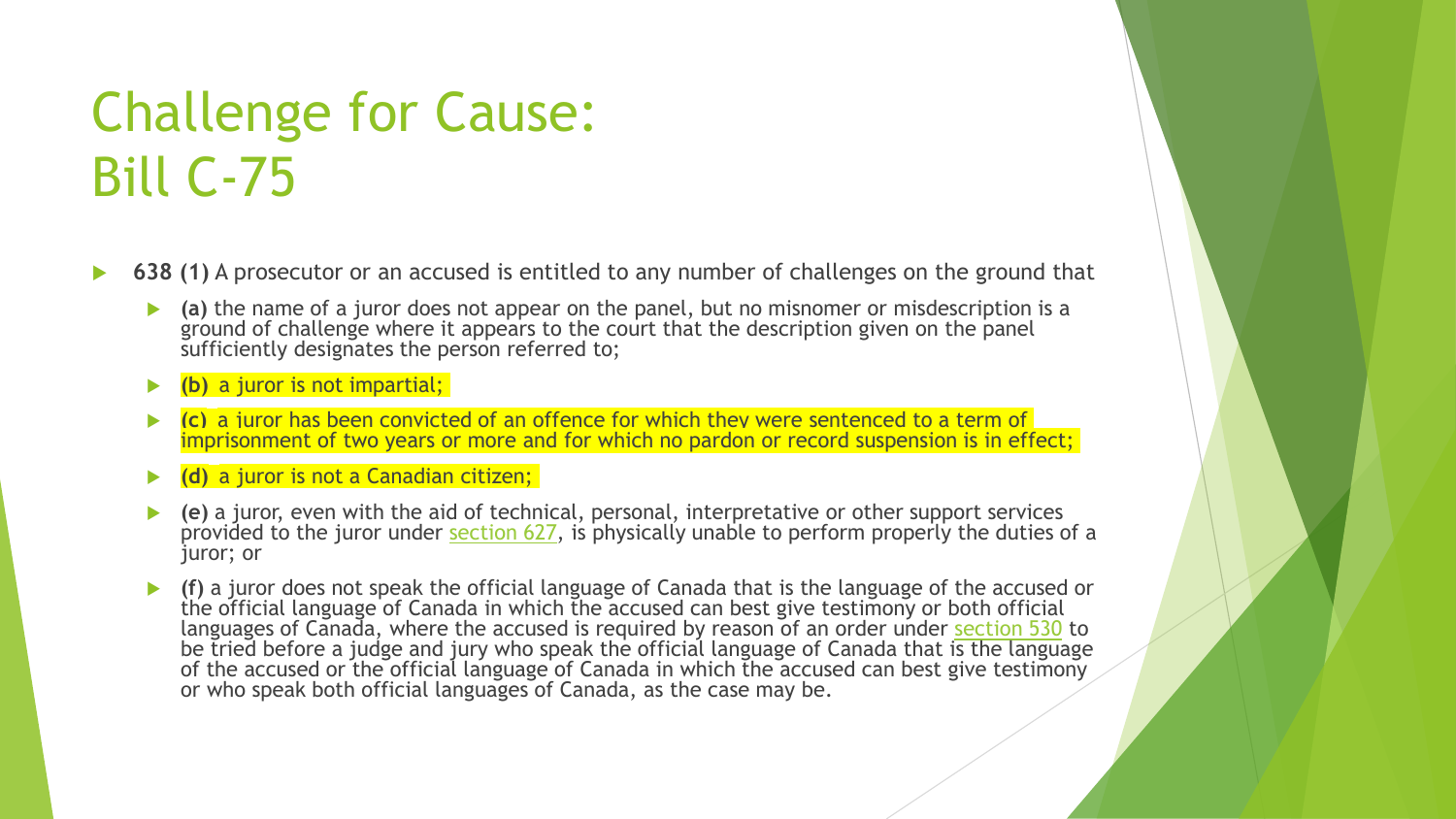# Challenge for Cause: Bill C-75

#### **Determination of challenge for cause**

 **640 (1)** If a challenge is made on a ground mentioned in section 638, the judge shall determine whether the alleged ground is true or not and, if the judge is satisfied that it is true, the juror shall not be sworn.

#### **Exclusion order**

 **(2)** On the application of the accused or prosecutor or on the judge's own motion, the judge may order the exclusion of all jurors, sworn and unsworn, from the court room until it is determined whether the ground of challenge is true if the judge is of the opinion that the order is necessary to preserve the impartiality of the jurors.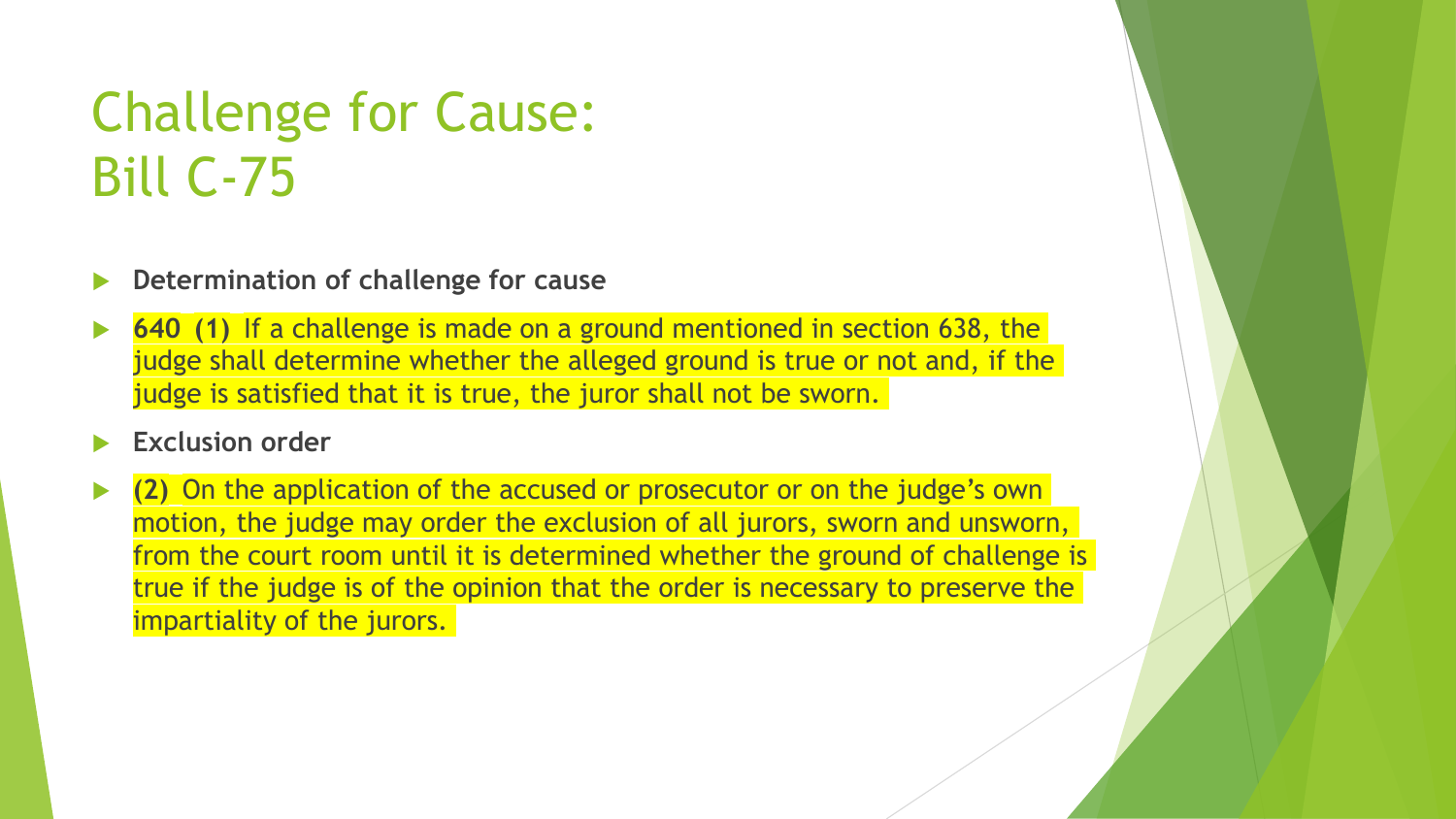# Peremptory Challenges Retrospectivity

- Came into force on September 19th, 2019
- Do those provisions apply to all jury selections which take place after this date, regardless of offence date? (Is the legislation retrospective)
- Initial Position of Alberta Crown Prosecution Service:
	- As of September 19, 2019, peremptory challenges during jury selection will be eliminated entirely. The ACPS takes the position that this is a procedural change to the Code, and as such, that it operates retrospectively. As a result, it is the position of the ACPS that, regardless of offence date, no peremptory challenges will be available during any jury selections occurring on or after September 19, 2019.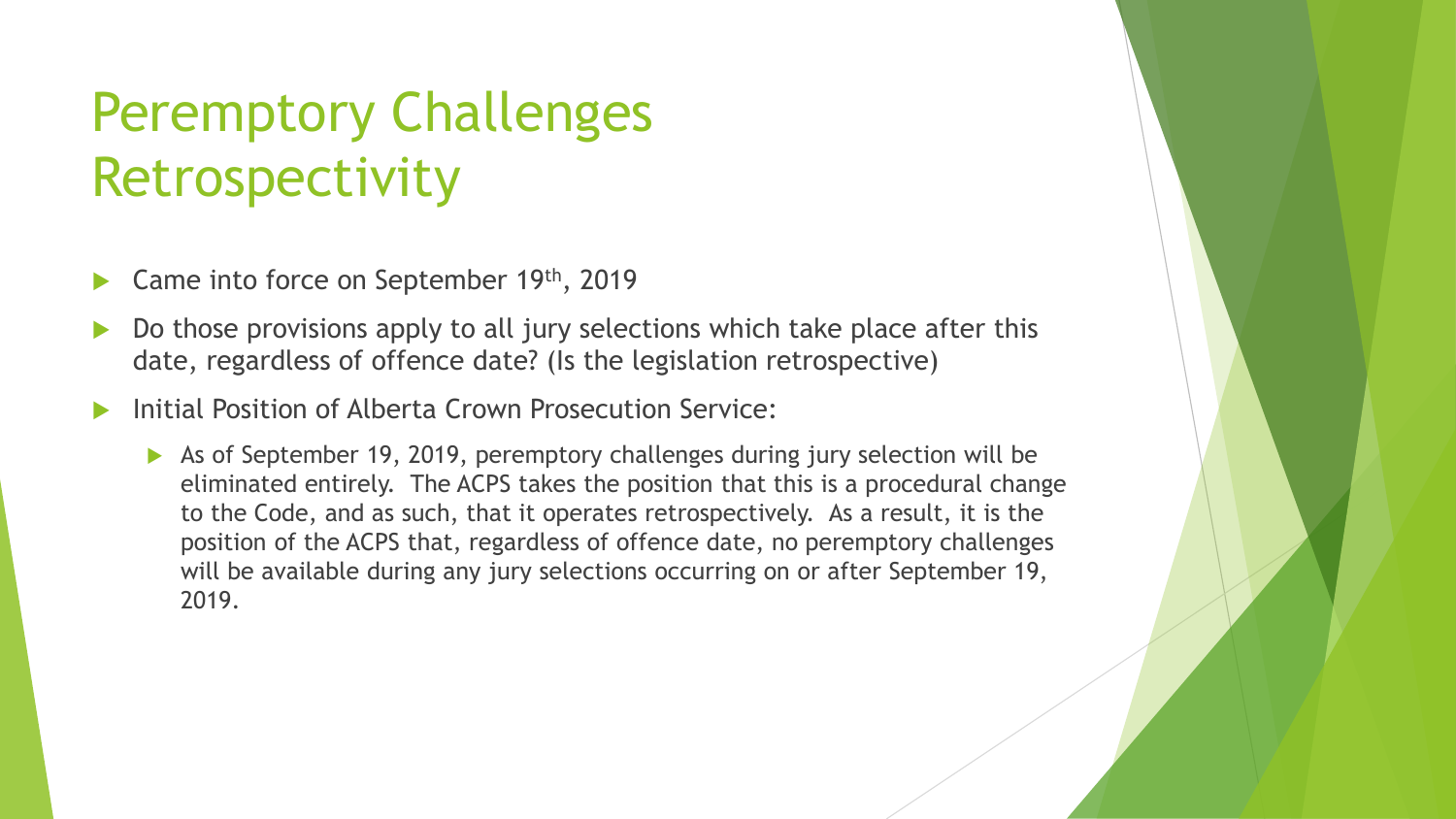# Peremptory Challenges Retrospectivity

- Many lower Court decisions have ruled the new provisions do not apply retrospectively, and therefore, accused people in those cases were still afforded peremptory challenges:
	- *R v Levaillant*, 2019 ABQB 837 (Michalyshyn J)
	- *R v Kebede,* 2019 ABQB 858 unreported (Nixon J)
	- *R v Way*, ABQB (unreported)
	- *R v Treen*, ABQB unreported (Marriott J)
- The large majority of trial decisions from other jurisdictions agree with the Alberta cases cited above
- ABCPS and other Crown Prosecutor's offices have since stopped challenging the retrospectivity at the trial level, and await Court of Appeal rulings